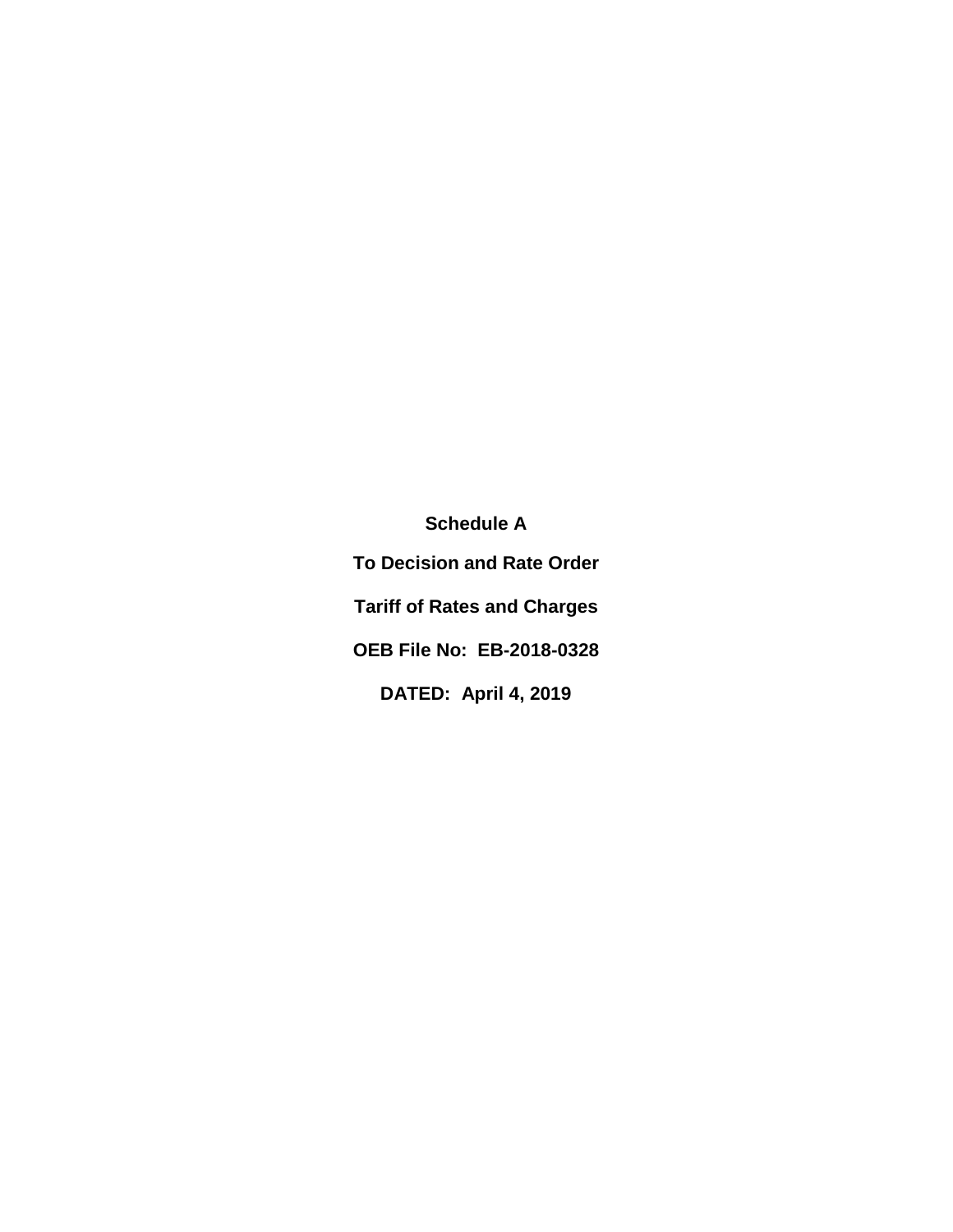Effective and Implementation Date May 1, 2019 This schedule supersedes and replaces all previously approved schedules of Rates, Charges and Loss Factors

> EB-2018-0328 EB-2018-0037

### RESIDENTIAL SERVICE CLASSIFICATION

This classification applies to an account taking electricity at 750 volts or less where the electricity is used exclusively in a separate metered living accommodation. Customers shall be residing in single-dwelling units that consist of a detached house or one unit of a semi-detached, duplex, triplex or quadruplex house, with a residential zoning. Separately metered dwellings within a town house complex or apartment building also qualify as residential customers. The customer will be supplied at one service entrance only. Class B consumers are defined in accordance with O. Reg. 429/04. Further servicing details are available in the distributor's Conditions of Service.

#### APPLICATION

The application of these rates and charges shall be in accordance with the Licence of the Distributor and any Code or Order of the Ontario Energy Board, and amendments thereto as approved by the Ontario Energy Board, which may be applicable to the administration of this schedule.

No rates and charges for the distribution of electricity and charges to meet the costs of any work or service done or furnished for the purpose of the distribution of electricity shall be made except as permitted by this schedule, unless required by the Distributor's Licence or a Code or Order of the Ontario Energy Board, and amendments thereto as approved by the Ontario Energy Board, or as specified herein.

Unless specifically noted, this schedule does not contain any charges for the electricity commodity, be it under the Regulated Price Plan, a contract with a retailer or the wholesale market price, as applicable. In addition, the charges in the MONTHLY RATES AND CHARGES - Regulatory Component of this schedule do not apply to a customer that is an embedded wholesale market participant.

It should be noted that this schedule does not list any charges, assessments or credits that are required by law to be invoiced by a distributor and that are not subject to Ontario Energy Board approval, such as the Global Adjustment and the HST.

#### MONTHLY RATES AND CHARGES - Delivery Component

| Service Charge                                                                                                 | \$     | 26.80    |
|----------------------------------------------------------------------------------------------------------------|--------|----------|
| Rate Rider for Recovery of Incremental Capital (2019) - in effect until the effective date of the next cost of |        |          |
| service based Rate Order                                                                                       | \$     | 4.31     |
| Smart Metering Entity Charge - effective until December 31, 2022                                               | \$     | 0.57     |
| Low Voltage Service Rate                                                                                       | \$/kWh | 0.0026   |
| Rate Rider for Disposition of Global Adjustment Account (2019) - effective until April 30, 2020                |        |          |
| - Applicable only for Non-RPP Customers - Approved on an Interim Basis                                         | \$/kWh | 0.0040   |
| Rate Rider for Disposition of Deferral/Variance Accounts (2019) - effective until April 30, 2020               |        |          |
| - Approved on an Interim Basis                                                                                 | \$/kWh | (0.0031) |
| Retail Transmission Rate - Network Service Rate                                                                | \$/kWh | 0.0065   |
| Retail Transmission Rate - Line and Transformation Connection Service Rate                                     | \$/kWh | 0.0053   |
| <b>MONTHLY RATES AND CHARGES - Regulatory Component</b>                                                        |        |          |
| Wholesale Market Service Rate (WMS) - not including CBR                                                        | \$/kWh | 0.0030   |
| Capacity Based Recovery (CBR) - Applicable for Class B Customers                                               | \$/kWh | 0.0004   |

Capacity Based Recovery (CBR) - Applicable for Class B Customers Rural or Remote Electricity Rate Protection Charge (RRRP) Standard Supply Service - Administrative Charge (if applicable)

\$/kWh 0.0005 \$ 0.25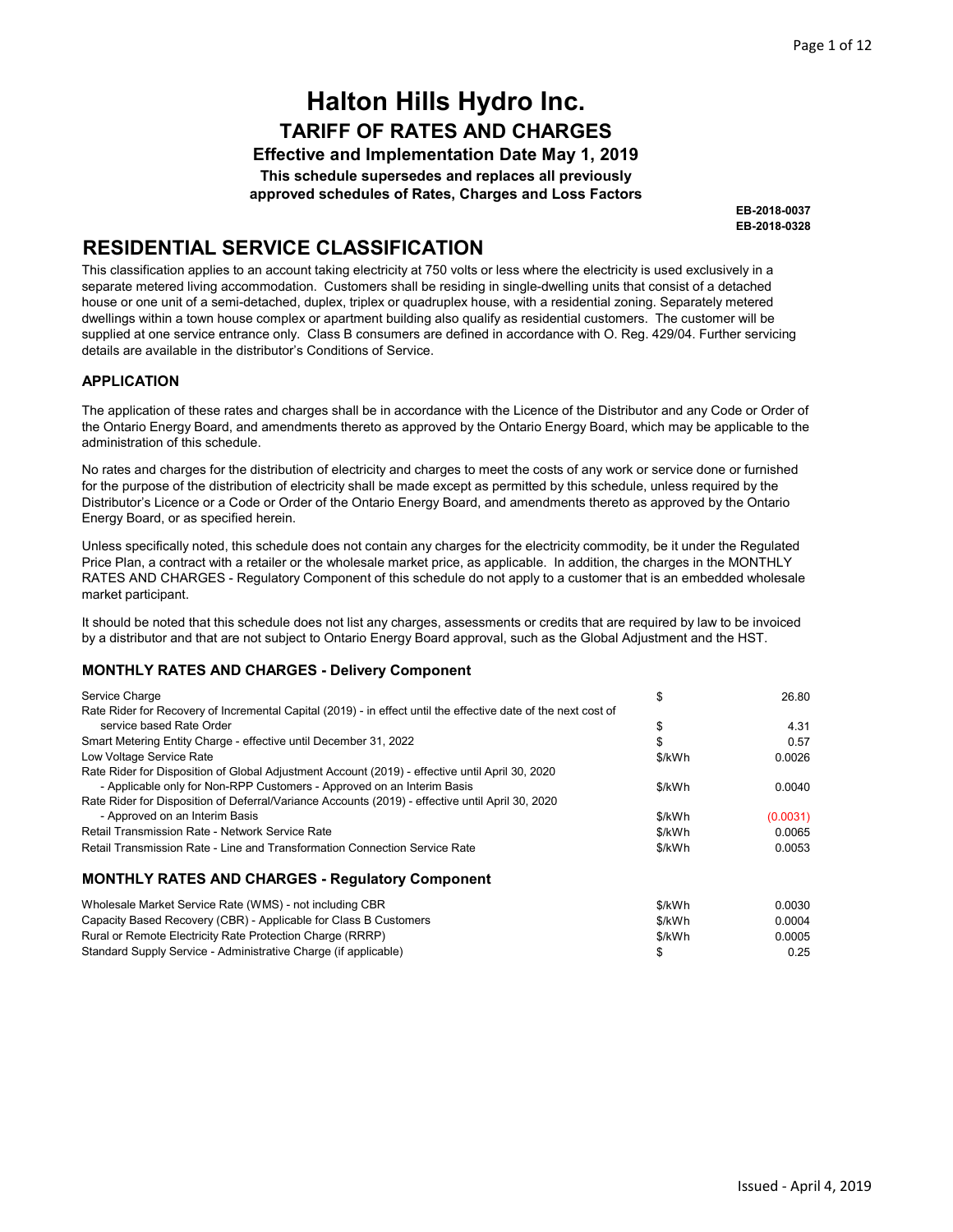Effective and Implementation Date May 1, 2019

This schedule supersedes and replaces all previously

approved schedules of Rates, Charges and Loss Factors

EB-2018-0328 EB-2018-0037

### GENERAL SERVICE LESS THAN 50 KW SERVICE CLASSIFICATION

This classification applies to a non-residential account taking electricity at 750 volts or less whose average monthly maximum demand is less than, or is forecast to be less than, 50 kW. Class B consumers are defined in accordance with O. Reg. 429/04. Further servicing details are available in the distributor's Conditions of Service.

#### **APPLICATION**

The application of these rates and charges shall be in accordance with the Licence of the Distributor and any Code or Order of the Ontario Energy Board, and amendments thereto as approved by the Ontario Energy Board, which may be applicable to the administration of this schedule.

No rates and charges for the distribution of electricity and charges to meet the costs of any work or service done or furnished for the purpose of the distribution of electricity shall be made except as permitted by this schedule, unless required by the Distributor's Licence or a Code or Order of the Ontario Energy Board, and amendments thereto as approved by the Ontario Energy Board, or as specified herein.

Unless specifically noted, this schedule does not contain any charges for the electricity commodity, be it under the Regulated Price Plan, a contract with a retailer or the wholesale market price, as applicable. In addition, the charges in the MONTHLY RATES AND CHARGES - Regulatory Component of this schedule do not apply to a customer that is an embedded wholesale market participant.

It should be noted that this schedule does not list any charges, assessments or credits that are required by law to be invoiced by a distributor and that are not subject to Ontario Energy Board approval, such as the Global Adjustment and the HST.

| Service Charge                                                                                                 | \$     | 28.80    |
|----------------------------------------------------------------------------------------------------------------|--------|----------|
| Rate Rider for Recovery of Incremental Capital (2019) - in effect until the effective date of the next cost of |        |          |
| service based Rate Order                                                                                       | \$     | 4.66     |
| Smart Metering Entity Charge - effective until December 31, 2022                                               | \$     | 0.57     |
| Distribution Volumetric Rate                                                                                   | \$/kWh | 0.0104   |
| Low Voltage Service Rate                                                                                       | \$/kWh | 0.0024   |
| Rate Rider for Disposition of Global Adjustment Account (2019) - effective until April 30, 2020                |        |          |
| - Applicable only for Non-RPP Customers - Approved on an Interim Basis                                         | \$/kWh | 0.0040   |
| Rate Rider for Disposition of Deferral/Variance Accounts (2019) - effective until April 30, 2020               |        |          |
| - Approved on an Interim Basis                                                                                 | \$/kWh | (0.0031) |
| Rate Rider for Recovery of Incremental Capital (2019) - in effect until the effective date of the next cost of |        |          |
| service based Rate Order                                                                                       | \$/kWh | 0.0017   |
| Retail Transmission Rate - Network Service Rate                                                                | \$/kWh | 0.0057   |
| Retail Transmission Rate - Line and Transformation Connection Service Rate                                     | \$/kWh | 0.0050   |
| <b>MONTHLY RATES AND CHARGES - Regulatory Component</b>                                                        |        |          |

| Wholesale Market Service Rate (WMS) - not including CBR          | \$/kWh | 0.0030 |
|------------------------------------------------------------------|--------|--------|
| Capacity Based Recovery (CBR) - Applicable for Class B Customers | \$/kWh | 0.0004 |
| Rural or Remote Electricity Rate Protection Charge (RRRP)        | \$/kWh | 0.0005 |
| Standard Supply Service - Administrative Charge (if applicable)  |        | 0.25   |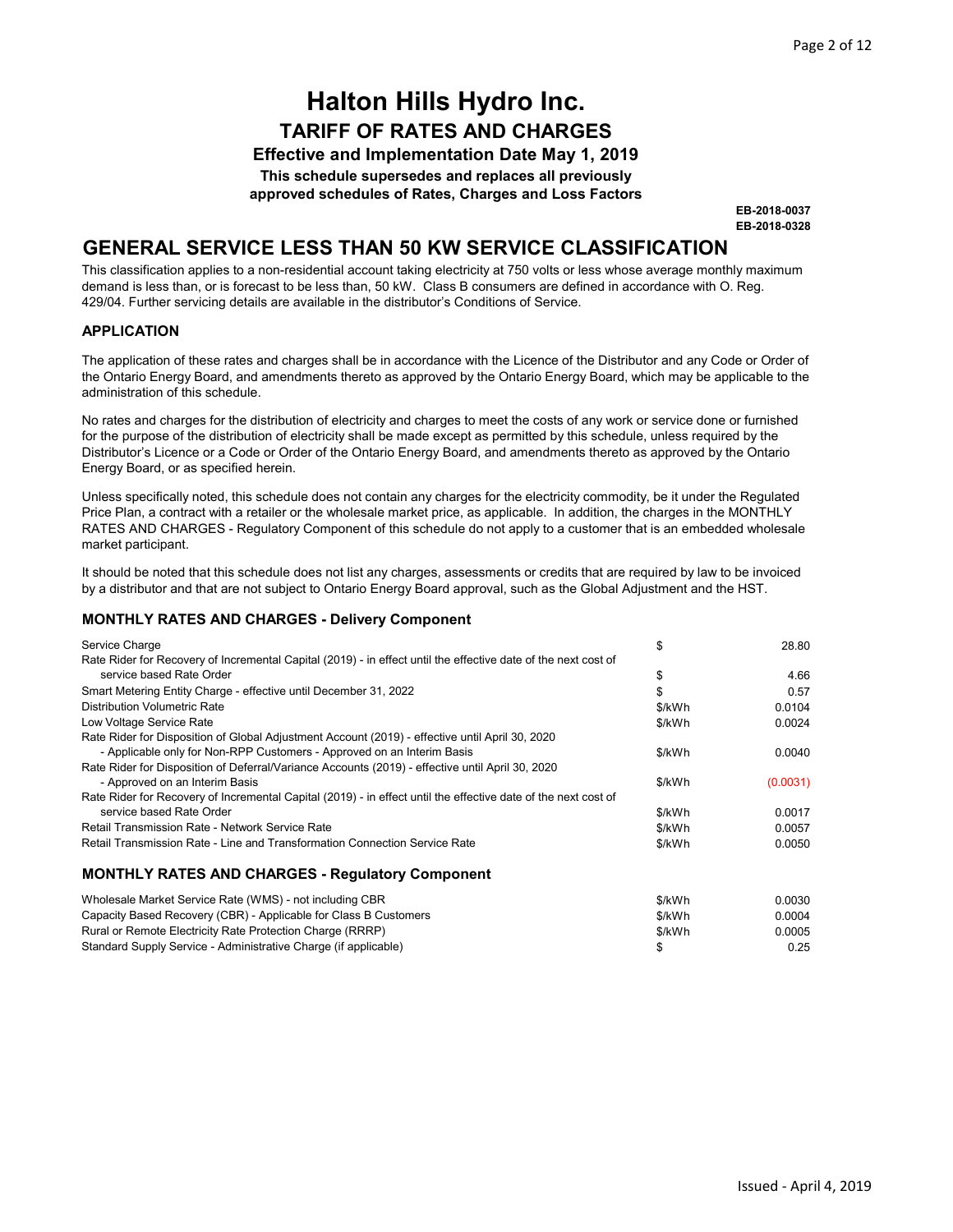Effective and Implementation Date May 1, 2019 This schedule supersedes and replaces all previously approved schedules of Rates, Charges and Loss Factors

> EB-2018-0328 EB-2018-0037

### GENERAL SERVICE 50 TO 999 KW SERVICE CLASSIFICATION

This classification applies to a non-residential customer with an average peak demand equal to or greater than 50 kW over the past twelve months, or is forecast to be equal to or greater than 50 kW, but less than 1,000 kW. For a new customer without prior billing history, the peak demand will be based on 90% of the proposed capacity or installed transformer. Class B consumers are defined in accordance with O. Reg. 429/04. Further servicing details are available in the distributor's Conditions of Service.

#### APPLICATION

The application of these rates and charges shall be in accordance with the Licence of the Distributor and any Code or Order of the Ontario Energy Board, and amendments thereto as approved by the Ontario Energy Board, which may be applicable to the administration of this schedule.

No rates and charges for the distribution of electricity and charges to meet the costs of any work or service done or furnished for the purpose of the distribution of electricity shall be made except as permitted by this schedule, unless required by the Distributor's Licence or a Code or Order of the Ontario Energy Board, and amendments thereto as approved by the Ontario Energy Board, or as specified herein.

Unless specifically noted, this schedule does not contain any charges for the electricity commodity, be it under the Regulated Price Plan, a contract with a retailer or the wholesale market price, as applicable. In addition, the charges in the MONTHLY RATES AND CHARGES - Regulatory Component of this schedule do not apply to a customer that is an embedded wholesale market participant.

If included in the following listing of monthly rates and charges, the rate rider for the disposition of WMS - Sub-account CBR Class B is not applicable to wholesale market participants (WMP), customers that transitioned between Class A and Class B during the variance account accumulation period, or to customers that were in Class A for the entire period. Customers who transitioned are to be charged or refunded their share of the variance disposed through customer specific billing adjustments. This rate rider is to be consistently applied for the entire period to the sunset date of the rate rider. In addition, this rate rider is applicable to all new Class B customers.

If included in the following listing of monthly rates and charges, the rate rider for the disposition of Global Adjustment is only applicable to non-RPP Class B customers. It is not applicable to WMP, customers that transitioned between Class A and Class B during the variance account accumulation period, or to customers that were in Class A for the entire period. Customers who transitioned are to be charged or refunded their share of the variance disposed through customer specific billing adjustments. This rate rider is to be consistently applied for the entire period to the sunset date of the rate rider. In addition, this rate rider is applicable to all new non-RPP Class B customers.

It should be noted that this schedule does not list any charges, assessments or credits that are required by law to be invoiced by a distributor and that are not subject to Ontario Energy Board approval, such as the Global Adjustment and the HST.

Billing demands are established at the greater of 100% of the kW, or 90% of the kVA amounts with the exception of the Retail Transmission Rate-Network Service Rate, which is billed on a \$/kW basis only.

| Service Charge                                                                                                 | \$      | 88.13    |
|----------------------------------------------------------------------------------------------------------------|---------|----------|
| Rate Rider for Recovery of Incremental Capital (2019) - in effect until the effective date of the next cost of |         |          |
| service based Rate Order                                                                                       | \$      | 14.28    |
| Distribution Volumetric Rate                                                                                   | $$$ /kW | 3.9159   |
| Low Voltage Service Rate                                                                                       | \$/kW   | 1.0483   |
| Rate Rider for Disposition of Global Adjustment Account (2019) - effective until April 30, 2020                |         |          |
| - Applicable only for Non-RPP Customers - Approved on an Interim Basis                                         | \$/kWh  | 0.0040   |
| Rate Rider for Disposition of Deferral/Variance Accounts (2019) - effective until April 30, 2020               |         |          |
| - Applicable only for Non-Wholesale Market Participants - Approved on an Interim Basis                         | \$/kW   | (0.9417) |
| Rate Rider for Disposition of Deferral/Variance Accounts (2019) - effective until April 30, 2020               |         |          |
| - Approved on an Interim Basis                                                                                 | \$/kW   | (0.1039) |
| Rate Rider for Recovery of Incremental Capital (2019) - in effect until the effective date of the next cost of |         |          |
| service based Rate Order                                                                                       | $$$ /kW | 0.6343   |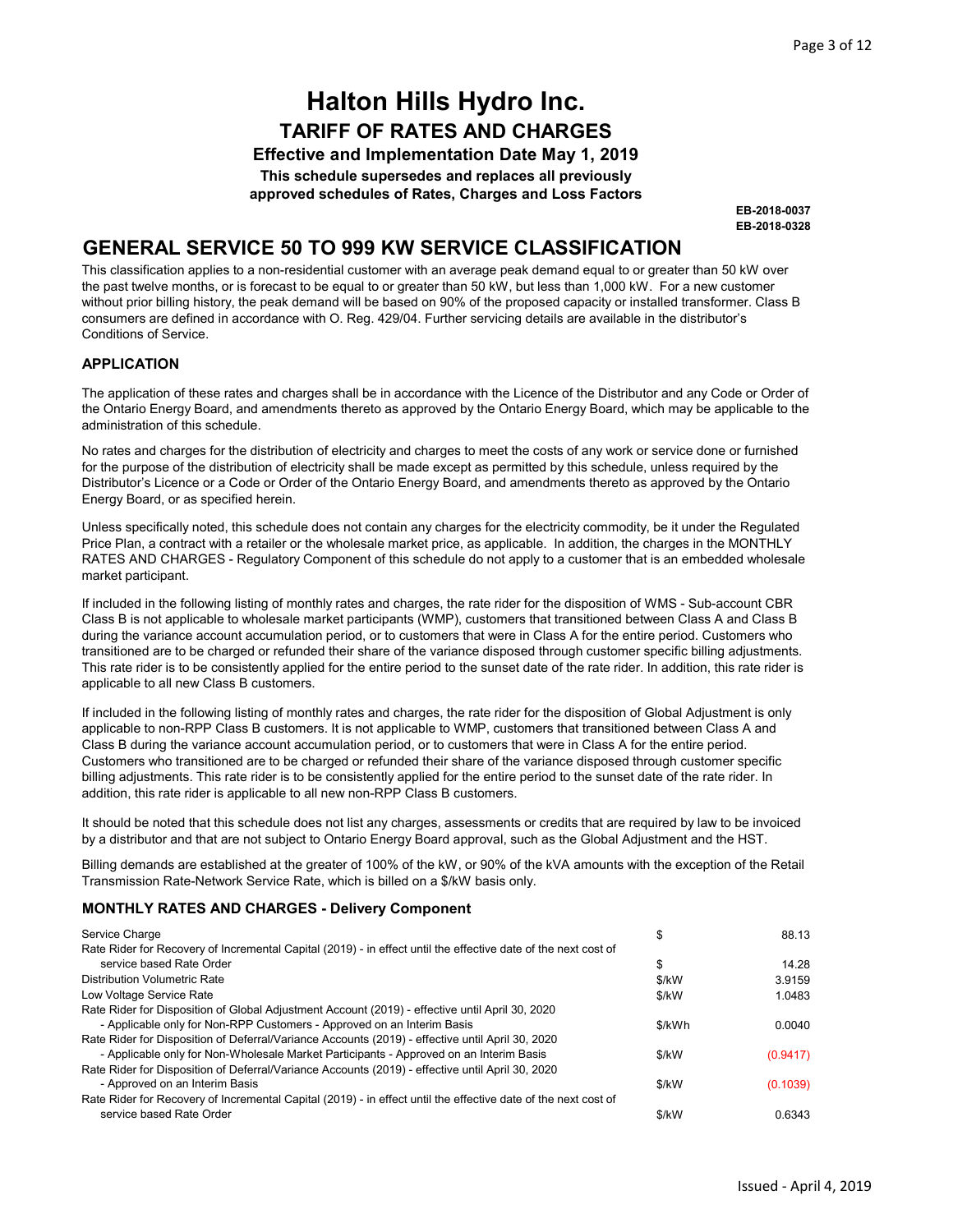### Effective and Implementation Date May 1, 2019

This schedule supersedes and replaces all previously

approved schedules of Rates, Charges and Loss Factors

|                                                                            |        | EB-2018-0037           |
|----------------------------------------------------------------------------|--------|------------------------|
| Retail Transmission Rate - Network Service Rate                            | \$/kW  | EB-2018-0328<br>2.4988 |
| Retail Transmission Rate - Line and Transformation Connection Service Rate | \$/kW  | 2.0801                 |
| <b>MONTHLY RATES AND CHARGES - Requiatory Component</b>                    |        |                        |
| Wholesale Market Service Rate (WMS) - not including CBR                    | \$/kWh | 0.0030                 |
| Capacity Based Recovery (CBR) - Applicable for Class B Customers           | \$/kWh | 0.0004                 |
| Rural or Remote Electricity Rate Protection Charge (RRRP)                  | \$/kWh | 0.0005                 |
| Standard Supply Service - Administrative Charge (if applicable)            | S      | 0.25                   |

Standard Supply Service - Administrative Charge (if applicable)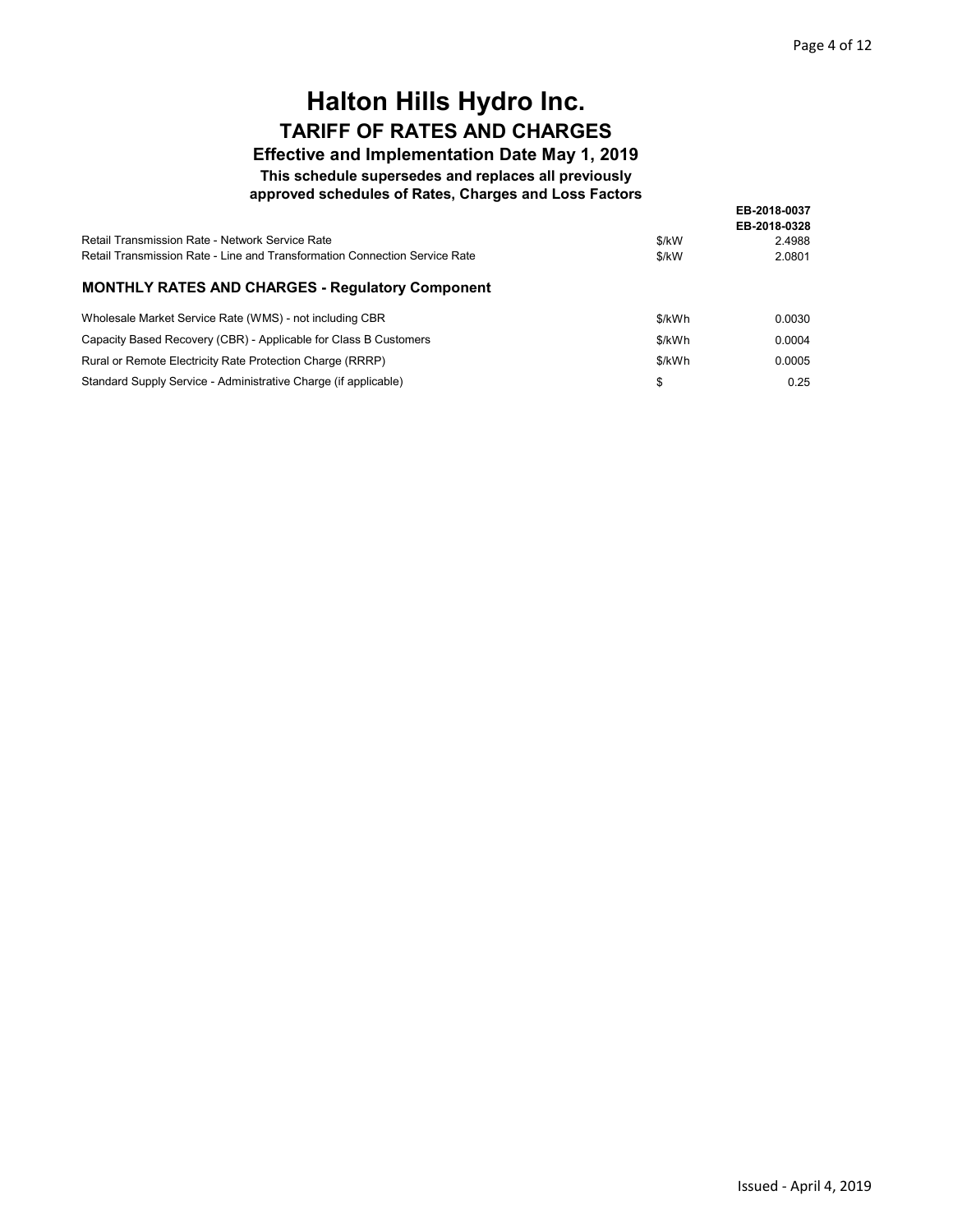Effective and Implementation Date May 1, 2019 This schedule supersedes and replaces all previously approved schedules of Rates, Charges and Loss Factors

> EB-2018-0328 EB-2018-0037

### GENERAL SERVICE 1,000 TO 4,999 KW SERVICE CLASSIFICATION

This classification applies to a non-residential customer with an average peak demand equal to or greater than 1,000 kW over the past twelve months, or is forecast to be equal to or greater than 1,000 kW, but less than 5,000 kW. For a new customer without prior billing history, the peak demand will be based on 90% of the installed transformer. Class A and Class B consumers are defined in accordance with O.Reg. 429/04. Further servicing details are available in the distributor's Conditions of Service.

#### APPLICATION

The application of these rates and charges shall be in accordance with the Licence of the Distributor and any Code or Order of the Ontario Energy Board, and amendments thereto as approved by the Ontario Energy Board, which may be applicable to the administration of this schedule.

No rates and charges for the distribution of electricity and charges to meet the costs of any work or service done or furnished for the purpose of the distribution of electricity shall be made except as permitted by this schedule, unless required by the Distributor's Licence or a Code or Order of the Ontario Energy Board, and amendments thereto as approved by the Ontario Energy Board, or as specified herein.

Unless specifically noted, this schedule does not contain any charges for the electricity commodity, be it under the Regulated Price Plan, a contract with a retailer or the wholesale market price, as applicable. In addition, the charges in the MONTHLY RATES AND CHARGES - Regulatory Component of this schedule do not apply to a customer that is an embedded wholesale market participant.

If included in the following listing of monthly rates and charges, the rate rider for the disposition of WMS - Sub-account CBR Class B is not applicable to wholesale market participants (WMP), customers that transitioned between Class A and Class B during the variance account accumulation period, or to customers that were in Class A for the entire period. Customers who transitioned are to be charged or refunded their share of the variance disposed through customer specific billing adjustments. This rate rider is to be consistently applied for the entire period to the sunset date of the rate rider. In addition, this rate rider is applicable to all new Class B customers.

If included in the following listing of monthly rates and charges, the rate rider for the disposition of Global Adjustment is only applicable to non-RPP Class B customers. It is not applicable to WMP, customers that transitioned between Class A and Class B during the variance account accumulation period, or to customers that were in Class A for the entire period. Customers who transitioned are to be charged or refunded their share of the variance disposed through customer specific billing adjustments. This rate rider is to be consistently applied for the entire period to the sunset date of the rate rider. In addition, this rate rider is applicable to all new non-RPP Class B customers.

It should be noted that this schedule does not list any charges, assessments or credits that are required by law to be invoiced by a distributor and that are not subject to Ontario Energy Board approval, such as the Global Adjustment and the HST.

Billing demands are established at the greater of 100% of the kW, or 90% of the kVA amounts with the exception of the Retail Transmission Rate-Network Service Rate, which is billed on a \$/kW basis only.

| Service Charge                                                                                                 | \$     | 188.33   |
|----------------------------------------------------------------------------------------------------------------|--------|----------|
| Rate Rider for Recovery of Incremental Capital (2019) - in effect until the effective date of the next cost of |        |          |
| service based Rate Order                                                                                       | \$     | 30.51    |
| Distribution Volumetric Rate                                                                                   | \$/kW  | 3.5226   |
| Low Voltage Service Rate                                                                                       | \$/kW  | 1.0483   |
| Rate Rider for Disposition of Global Adjustment Account (2019) - effective until April 30, 2020                |        |          |
| - Applicable only for Non-RPP Customers - Approved on an Interim Basis                                         | \$/kWh | 0.0040   |
| Rate Rider for Disposition of Deferral/Variance Accounts (2019) - effective until April 30, 2020               |        |          |
| - Approved on an Interim Basis                                                                                 | \$/kW  | (1.1688) |
| Rate Rider for Recovery of Incremental Capital (2019) - in effect until the effective date of the next cost of |        |          |
| service based Rate Order                                                                                       | \$/kW  | 0.5706   |
| Retail Transmission Rate - Network Service Rate                                                                | \$/kW  | 2.4988   |
| Retail Transmission Rate - Line and Transformation Connection Service Rate                                     | \$/kW  | 2.0801   |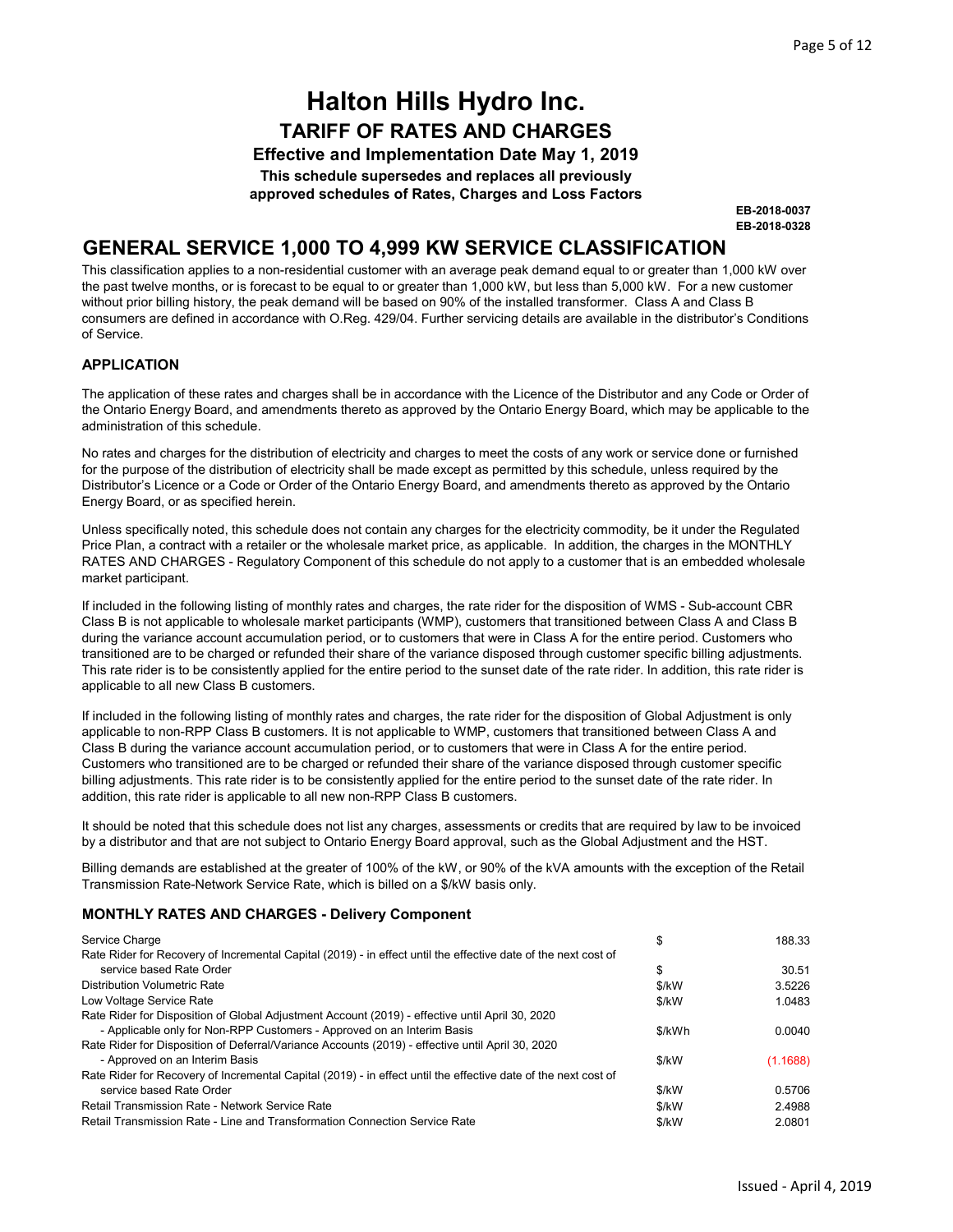#### Effective and Implementation Date May 1, 2019

This schedule supersedes and replaces all previously

approved schedules of Rates, Charges and Loss Factors

EB-2018-0328 EB-2018-0037

#### MONTHLY RATES AND CHARGES - Regulatory Component

| Wholesale Market Service Rate (WMS) - not including CBR          | \$/kWh | 0.0030 |
|------------------------------------------------------------------|--------|--------|
| Capacity Based Recovery (CBR) - Applicable for Class B Customers | \$/kWh | 0.0004 |
| Rural or Remote Electricity Rate Protection Charge (RRRP)        | \$/kWh | 0.0005 |
| Standard Supply Service - Administrative Charge (if applicable)  |        | 0.25   |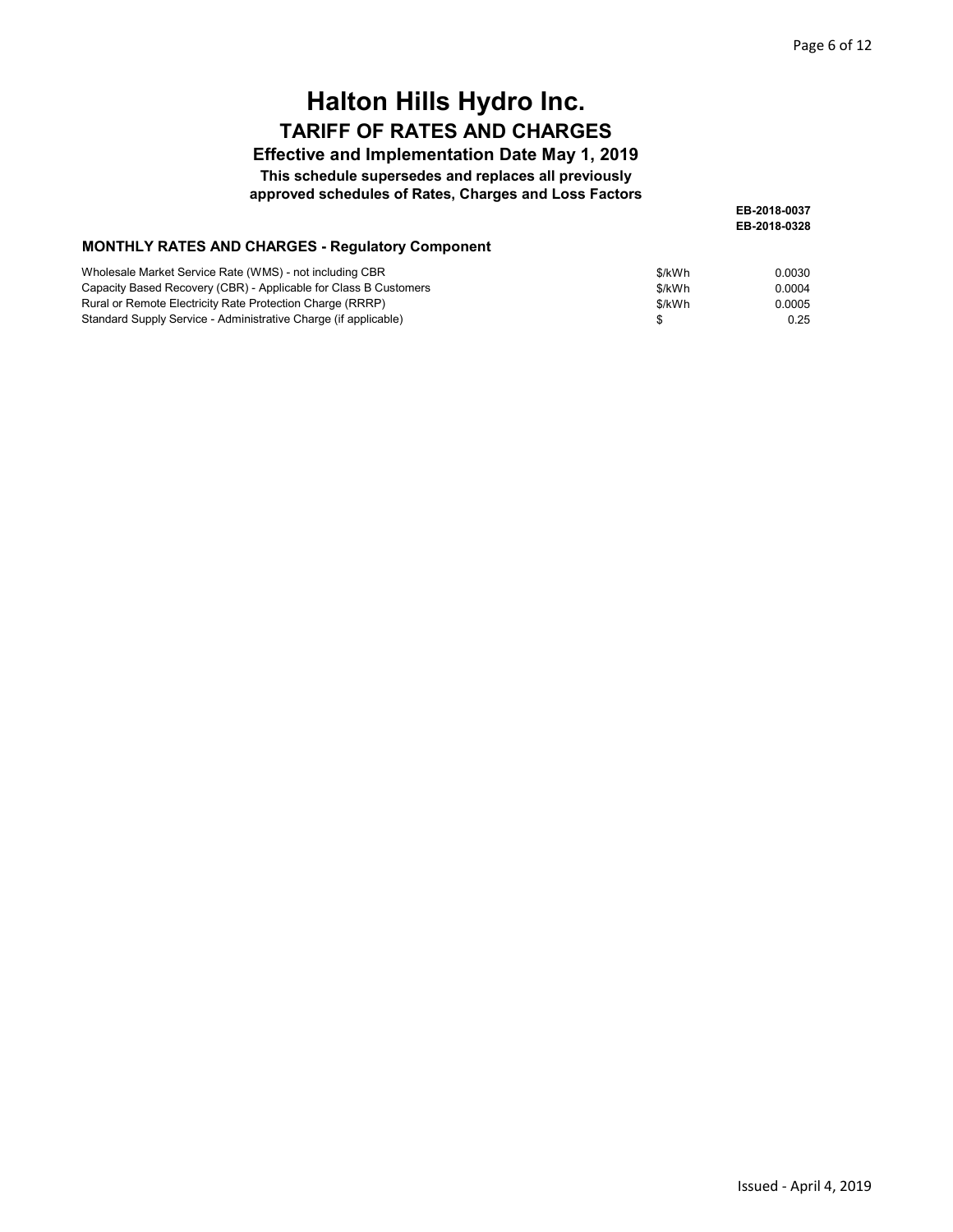Effective and Implementation Date May 1, 2019 This schedule supersedes and replaces all previously approved schedules of Rates, Charges and Loss Factors

> EB-2018-0328 EB-2018-0037

## UNMETERED SCATTERED LOAD SERVICE CLASSIFICATION

This classification applies to an account taking electricity at 750 volts or less whose average monthly maximum demand is less than, or is forecast to be less than, 50 kW and the consumption is unmetered. Such connections include cable TV power packs, bus shelters, telephone booths, traffic lights, pedestrian X-Walk signals/beacons, railway crossings, etc. The level of the consumption will be agreed to by the distributor and the customer, based on detailed manufacturer information/documentation with regard to electrical consumption of the unmetered load or periodic monitoring of actual consumption. Class B consumers are defined in accordance with O. Reg. 429/04. Further servicing details are available in the distributor's Conditions of Service.

#### APPLICATION

The application of these rates and charges shall be in accordance with the Licence of the Distributor and any Code or Order of the Ontario Energy Board, and amendments thereto as approved by the Ontario Energy Board, which may be applicable to the administration of this schedule.

No rates and charges for the distribution of electricity and charges to meet the costs of any work or service done or furnished for the purpose of the distribution of electricity shall be made except as permitted by this schedule, unless required by the Distributor's Licence or a Code or Order of the Ontario Energy Board, and amendments thereto as approved by the Ontario Energy Board, or as specified herein.

Unless specifically noted, this schedule does not contain any charges for the electricity commodity, be it under the Regulated Price Plan, a contract with a retailer or the wholesale market price, as applicable. In addition, the charges in the MONTHLY RATES AND CHARGES - Regulatory Component of this schedule do not apply to a customer that is an embedded wholesale market participant.

It should be noted that this schedule does not list any charges, assessments or credits that are required by law to be invoiced by a distributor and that are not subject to Ontario Energy Board approval, such as the Global Adjustment and the HST.

| Service Charge (per connection)                                                                                | \$     | 8.09     |
|----------------------------------------------------------------------------------------------------------------|--------|----------|
| Rate Rider for Recovery of Incremental Capital (2019) - in effect until the effective date of the next cost of |        |          |
| service based Rate Order                                                                                       | \$     | 1.31     |
| <b>Distribution Volumetric Rate</b>                                                                            | \$/kWh | 0.0055   |
| Low Voltage Service Rate                                                                                       | \$/kWh | 0.0024   |
| Rate Rider for Disposition of Global Adjustment Account (2019) - effective until April 30, 2020                |        |          |
| - Applicable only for Non-RPP Customers - Approved on an Interim Basis                                         | \$/kWh | 0.0040   |
| Rate Rider for Disposition of Deferral/Variance Accounts (2019) - effective until April 30, 2020               |        |          |
| - Approved on an Interim Basis                                                                                 | \$/kWh | (0.0031) |
| Rate Rider for Recovery of Incremental Capital (2019) - in effect until the effective date of the next cost of |        |          |
| service based Rate Order                                                                                       | \$/kWh | 0.0009   |
| Retail Transmission Rate - Network Service Rate                                                                | \$/kWh | 0.0057   |
| Retail Transmission Rate - Line and Transformation Connection Service Rate                                     | \$/kWh | 0.0050   |
| <b>MONTHLY RATES AND CHARGES - Regulatory Component</b>                                                        |        |          |

| Wholesale Market Service Rate (WMS) - not including CBR          | \$/kWh | 0.0030 |
|------------------------------------------------------------------|--------|--------|
| Capacity Based Recovery (CBR) - Applicable for Class B Customers | \$/kWh | 0.0004 |
| Rural or Remote Electricity Rate Protection Charge (RRRP)        | \$/kWh | 0.0005 |
| Standard Supply Service - Administrative Charge (if applicable)  |        | 0.25   |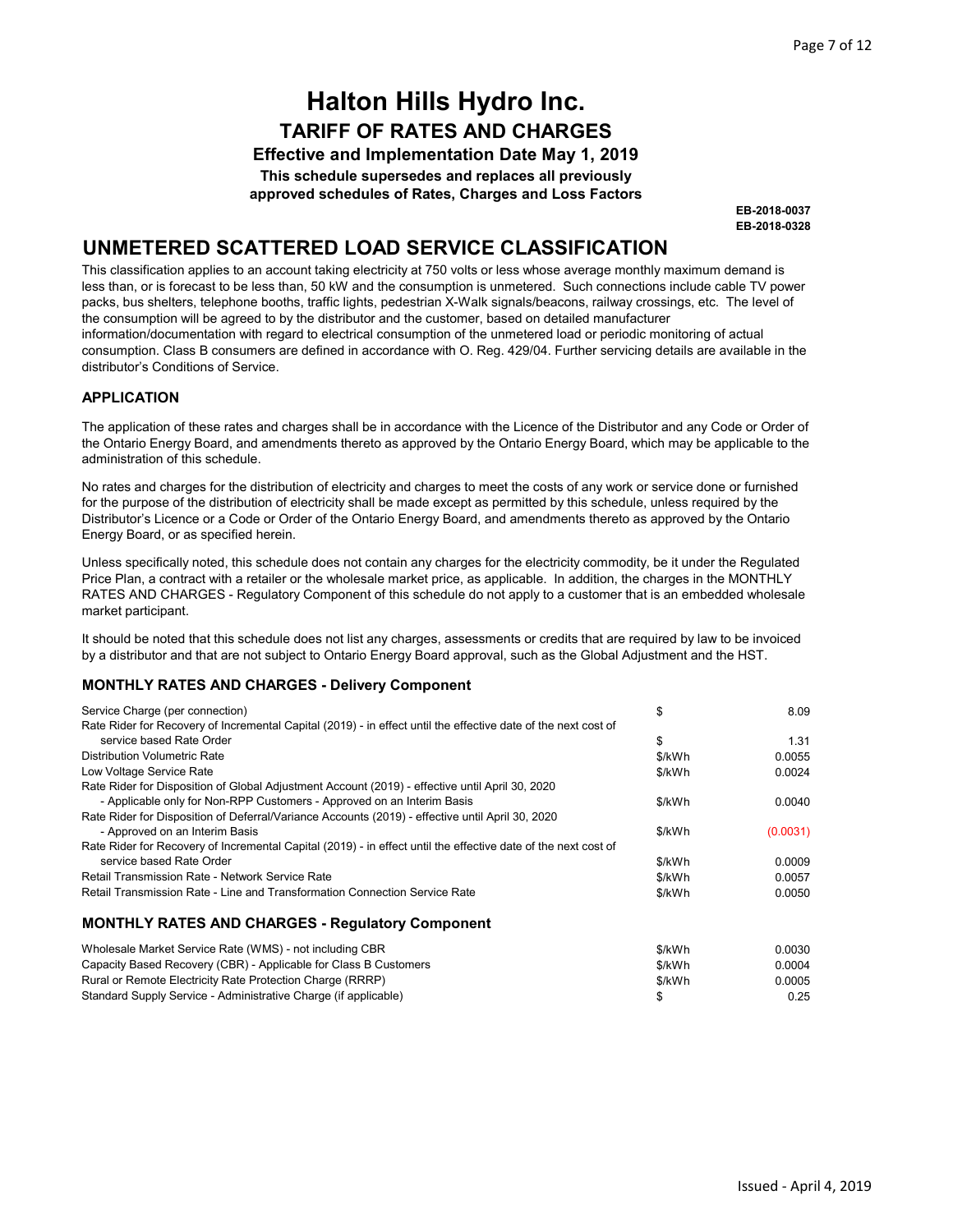Effective and Implementation Date May 1, 2019

This schedule supersedes and replaces all previously

approved schedules of Rates, Charges and Loss Factors

EB-2018-0328 EB-2018-0037

## SENTINEL LIGHTING SERVICE CLASSIFICATION

This classification refers to accounts that are an unmetered lighting load supplied to a sentinel light. Class B consumers are defined in accordance with O. Reg. 429/04. Further servicing details are available in the distributor's Conditions of Service.

#### APPLICATION

The application of these rates and charges shall be in accordance with the Licence of the Distributor and any Code or Order of the Ontario Energy Board, and amendments thereto as approved by the Ontario Energy Board, which may be applicable to the administration of this schedule.

No rates and charges for the distribution of electricity and charges to meet the costs of any work or service done or furnished for the purpose of the distribution of electricity shall be made except as permitted by this schedule, unless required by the Distributor's Licence or a Code or Order of the Ontario Energy Board, and amendments thereto as approved by the Ontario Energy Board, or as specified herein.

Unless specifically noted, this schedule does not contain any charges for the electricity commodity, be it under the Regulated Price Plan, a contract with a retailer or the wholesale market price, as applicable. In addition, the charges in the MONTHLY RATES AND CHARGES - Regulatory Component of this schedule do not apply to a customer that is an embedded wholesale market participant.

It should be noted that this schedule does not list any charges, assessments or credits that are required by law to be invoiced by a distributor and that are not subject to Ontario Energy Board approval, such as the Global Adjustment and the HST.

| Service Charge (per connection)                                                                                | \$     | 9.61     |
|----------------------------------------------------------------------------------------------------------------|--------|----------|
| Rate Rider for Recovery of Incremental Capital (2019) - in effect until the effective date of the next cost of |        |          |
| service based Rate Order                                                                                       | \$     | 1.56     |
| Distribution Volumetric Rate                                                                                   | \$/kW  | 36.4436  |
| Low Voltage Service Rate                                                                                       | \$/kW  | 0.7547   |
| Rate Rider for Disposition of Global Adjustment Account (2019) - effective until April 30, 2020                |        |          |
| - Applicable only for Non-RPP Customers - Approved on an Interim Basis                                         | \$/kWh | 0.0040   |
| Rate Rider for Disposition of Deferral/Variance Accounts (2019) - effective until April 30, 2020               |        |          |
| - Approved on an Interim Basis                                                                                 | \$/kW  | (1.1404) |
| Rate Rider for Recovery of Incremental Capital (2019) - in effect until the effective date of the next cost of |        |          |
| service based Rate Order                                                                                       | \$/kW  | 5.9034   |
| Retail Transmission Rate - Network Service Rate                                                                | \$/kW  | 1.7827   |
| Retail Transmission Rate - Line and Transformation Connection Service Rate                                     | \$/kW  | 1.4974   |
| <b>MONTHLY RATES AND CHARGES - Regulatory Component</b>                                                        |        |          |
| Wholesale Market Service Rate (WMS) - not including CBR                                                        | \$/kWh | 0.0030   |
| Capacity Based Recovery (CBR) - Applicable for Class B Customers                                               | \$/kWh | 0.0004   |
| Rural or Remote Electricity Rate Protection Charge (RRRP)                                                      | \$/kWh | 0.0005   |
| Standard Supply Service - Administrative Charge (if applicable)                                                | \$     | 0.25     |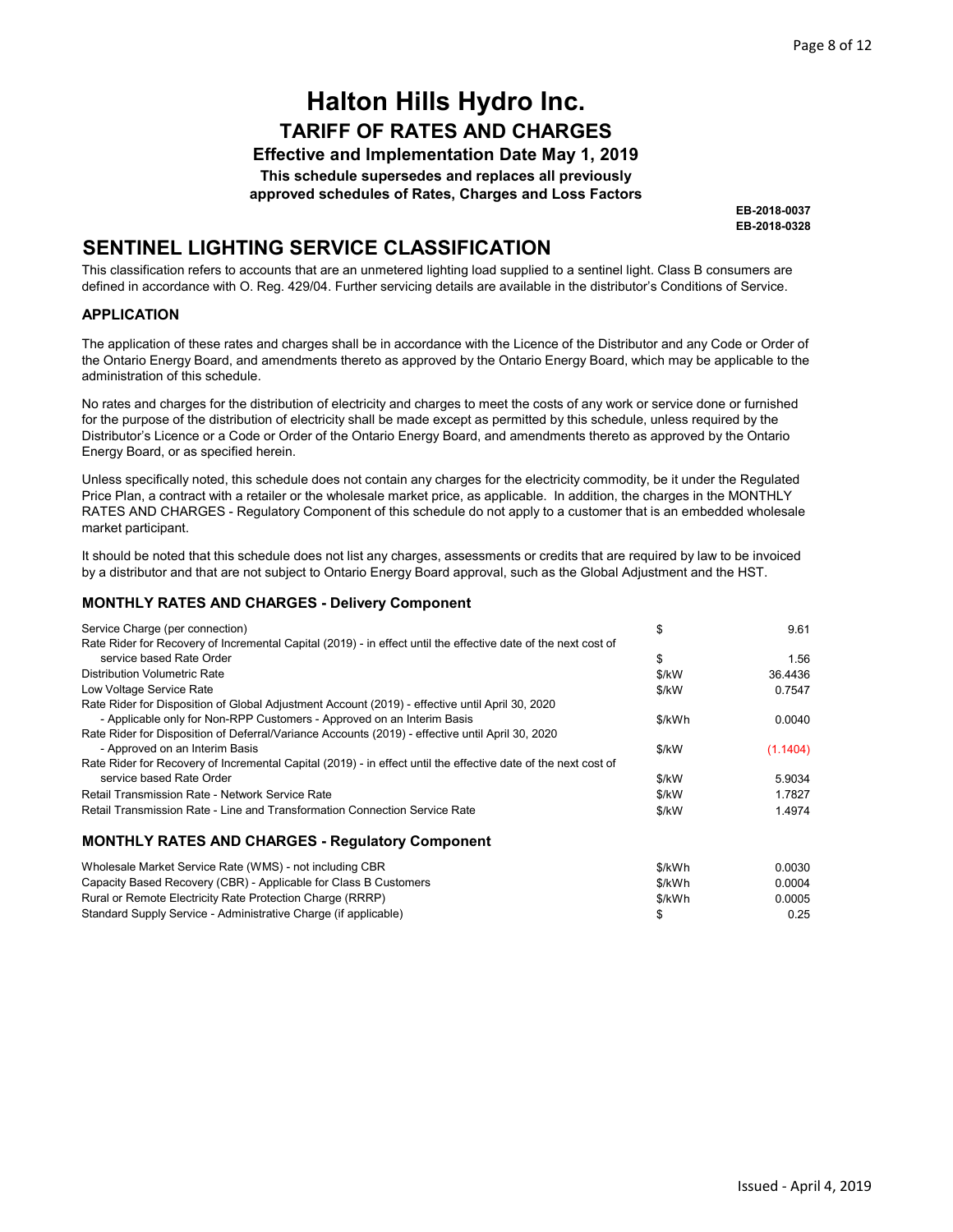Effective and Implementation Date May 1, 2019 This schedule supersedes and replaces all previously approved schedules of Rates, Charges and Loss Factors

> EB-2018-0328 EB-2018-0037

## STREET LIGHTING SERVICE CLASSIFICATION

All services supplied to street lighting equipment owned by or operated for the Municipality, the Region or the Province of Ontario shall be classified as Street Lighting Service. Street Lighting plant, facilities, or equipment owned by the customer are subject to the Electrical Safety Authority (ESA) requirements and Halton Hills Hydro specifications. Class B consumers are defined in accordance with O. Reg. 429/04. Further servicing details are available in the distributor's Conditions of Service.

#### APPLICATION

The application of these rates and charges shall be in accordance with the Licence of the Distributor and any Code or Order of the Ontario Energy Board, and amendments thereto as approved by the Ontario Energy Board, which may be applicable to the administration of this schedule.

No rates and charges for the distribution of electricity and charges to meet the costs of any work or service done or furnished for the purpose of the distribution of electricity shall be made except as permitted by this schedule, unless required by the Distributor's Licence or a Code or Order of the Ontario Energy Board, and amendments thereto as approved by the Ontario Energy Board, or as specified herein.

Unless specifically noted, this schedule does not contain any charges for the electricity commodity, be it under the Regulated Price Plan, a contract with a retailer or the wholesale market price, as applicable. In addition, the charges in the MONTHLY RATES AND CHARGES - Regulatory Component of this schedule do not apply to a customer that is an embedded wholesale market participant.

It should be noted that this schedule does not list any charges, assessments or credits that are required by law to be invoiced by a distributor and that are not subject to Ontario Energy Board approval, such as the Global Adjustment and the HST.

| Service Charge (per connection)                                                                                | \$     | 2.33     |
|----------------------------------------------------------------------------------------------------------------|--------|----------|
| Rate Rider for Recovery of Incremental Capital (2019) - in effect until the effective date of the next cost of |        |          |
| service based Rate Order                                                                                       | \$     | 0.38     |
| Distribution Volumetric Rate                                                                                   | \$/kW  | 1.5756   |
| Low Voltage Service Rate                                                                                       | \$/kW  | 0.7393   |
| Rate Rider for Disposition of Global Adjustment Account (2019) - effective until April 30, 2020                |        |          |
| - Applicable only for Non-RPP Customers - Approved on an Interim Basis                                         | \$/kWh | 0.0040   |
| Rate Rider for Disposition of Deferral/Variance Accounts (2019) - effective until April 30, 2020               |        |          |
| - Approved on an Interim Basis                                                                                 | \$/kW  | (1.1034) |
| Rate Rider for Recovery of Incremental Capital (2019) - in effect until the effective date of the next cost of |        |          |
| service based Rate Order                                                                                       | \$/kW  | 0.2552   |
| Retail Transmission Rate - Network Service Rate                                                                | \$/kW  | 1.7744   |
| Retail Transmission Rate - Line and Transformation Connection Service Rate                                     | \$/kW  | 1.4669   |
| <b>MONTHLY RATES AND CHARGES - Requiatory Component</b>                                                        |        |          |

| Wholesale Market Service Rate (WMS) - not including CBR          | \$/kWh | 0.0030 |
|------------------------------------------------------------------|--------|--------|
| Capacity Based Recovery (CBR) - Applicable for Class B Customers | \$/kWh | 0.0004 |
| Rural or Remote Electricity Rate Protection Charge (RRRP)        | \$/kWh | 0.0005 |
| Standard Supply Service - Administrative Charge (if applicable)  |        | 0.25   |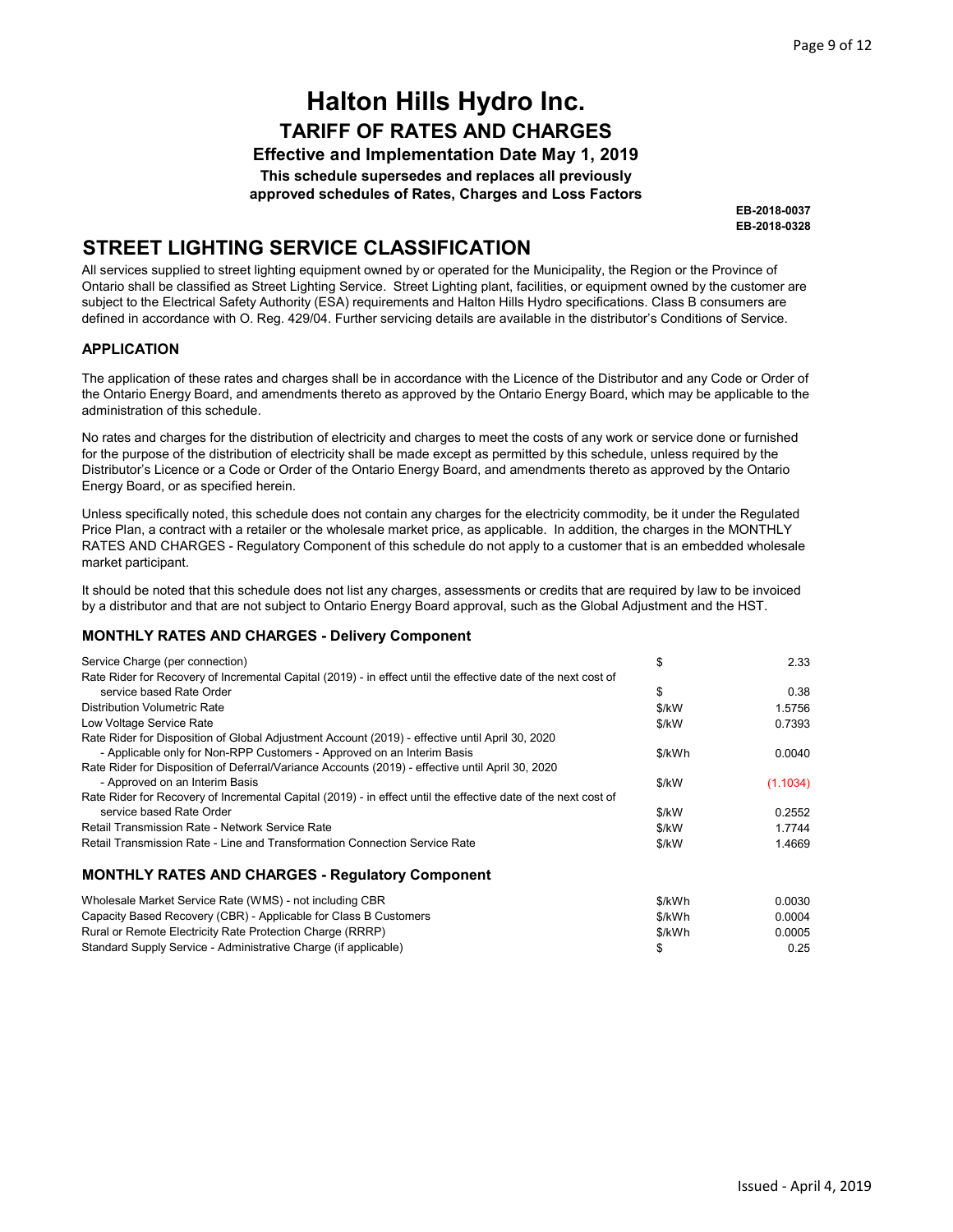Effective and Implementation Date May 1, 2019 This schedule supersedes and replaces all previously

approved schedules of Rates, Charges and Loss Factors

EB-2018-0328 EB-2018-0037

### microFIT SERVICE CLASSIFICATION

This classification applies to an electricity generation facility contracted under the Independent Electricity System Operator's microFIT program and connected to the distributor's distribution system. Further servicing details are available in the distributor's Conditions of Service.

#### APPLICATION

The application of these rates and charges shall be in accordance with the Licence of the Distributor and any Code or Order of the Ontario Energy Board, and amendments thereto as approved by the Ontario Energy Board, which may be applicable to the administration of this schedule.

No rates and charges for the distribution of electricity and charges to meet the costs of any work or service done or furnished for the purpose of the distribution of electricity shall be made except as permitted by this schedule, unless required by the Distributor's Licence or a Code or Order of the Ontario Energy Board, and amendments thereto as approved by the Ontario Energy Board, or as specified herein.

Unless specifically noted, this schedule does not contain any charges for the electricity commodity, be it under the Regulated Price Plan, a contract with a retailer or the wholesale market price, as applicable.

It should be noted that this schedule does not list any charges, assessments or credits that are required by law to be invoiced by a distributor and that are not subject to Ontario Energy Board approval, such as the Global Adjustment and the HST.

| Service Charge                                                                                                                                                  |               | 5.40             |
|-----------------------------------------------------------------------------------------------------------------------------------------------------------------|---------------|------------------|
|                                                                                                                                                                 |               |                  |
| <b>ALLOWANCES</b>                                                                                                                                               |               |                  |
| Transformer Allowance for Ownership - per kW of billing demand/month<br>Primary Metering Allowance for Transformer Losses - applied to measured demand & energy | \$/kW<br>$\%$ | (0.60)<br>(1.00) |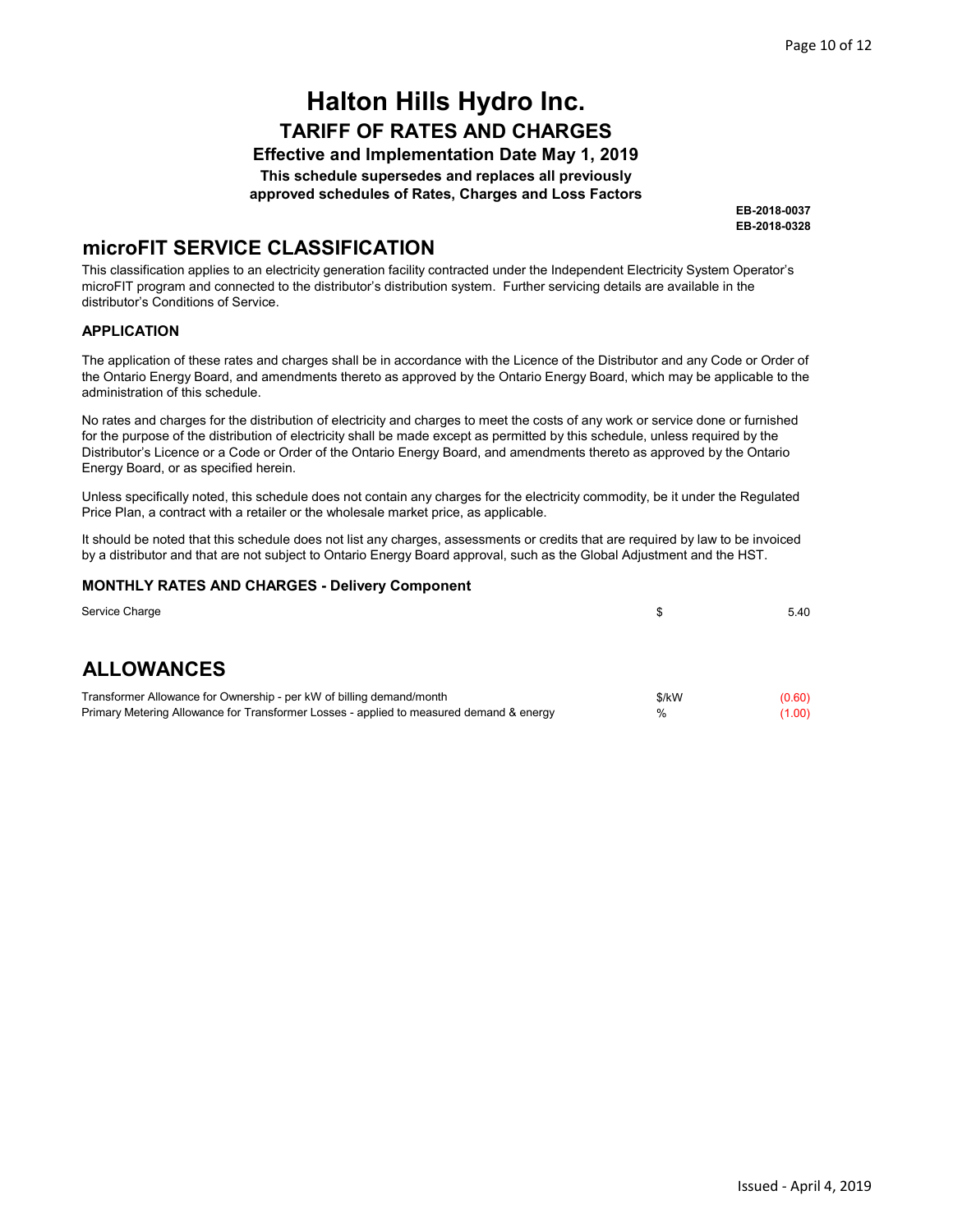Effective and Implementation Date May 1, 2019 This schedule supersedes and replaces all previously approved schedules of Rates, Charges and Loss Factors

> EB-2018-0328 EB-2018-0037

### SPECIFIC SERVICE CHARGES

#### APPLICATION

The application of these rates and charges shall be in accordance with the Licence of the Distributor and any Code or Order of the Ontario Energy Board, and amendments thereto as approved by the Ontario Energy Board, which may be applicable to the administration of this schedule.

No charges to meet the costs of any work or service done or furnished for the purpose of the distribution of electricity shall be made except as permitted by this schedule, unless required by the Distributor's Licence or a Code or Order of the Ontario Energy Board, and amendments thereto as approved by the Ontario Energy Board, or as specified herein.

It should be noted that this schedule does not list any charges, assessments or credits that are required by law to be invoiced by a distributor and that are not subject to Ontario Energy Board approval, such as the Global Adjustment and the HST.

#### Customer Administration

| Arrears certificate                                                                                 | \$ | 15.00    |
|-----------------------------------------------------------------------------------------------------|----|----------|
| Statement of account                                                                                | \$ | 15.00    |
| Pulling post dated cheques                                                                          | \$ | 15.00    |
| Duplicate invoices for previous billing                                                             | \$ | 15.00    |
| Request for other billing information                                                               | \$ | 15.00    |
| <b>Easement Letter</b>                                                                              | \$ | 15.00    |
| Income tax letter                                                                                   | \$ | 15.00    |
| Notification charge                                                                                 | \$ | 15.00    |
| Account history                                                                                     | \$ | 15.00    |
| Credit reference/credit check (plus credit agency costs)                                            | \$ | 15.00    |
| Returned Cheque (plus bank charges)                                                                 | \$ | 15.00    |
| Charge to certify cheque                                                                            | \$ | 15.00    |
| Legal letter charge                                                                                 | \$ | 15.00    |
| Account set up charge/change of occupancy charge (plus credit agency costs if applicable)           | \$ | 30.00    |
| Special meter reads                                                                                 | \$ | 30.00    |
| Meter dispute charge plus Measurement Canada fees (if meter found correct)                          | \$ | 30.00    |
| Non-Payment of Account (see Note below)                                                             |    |          |
| Late Payment - per month                                                                            | %  | 1.50     |
| Late Payment - per annum                                                                            | %  | 19.56    |
| Collection of account charge - no disconnection                                                     | \$ | 30.00    |
| Collection of account charge - no disconnection - after regular hours                               | \$ | 165.00   |
| Disconnect/Reconnect at Meter - during regular hours                                                | \$ | 65.00    |
| Disconnect/Reconnect at Meter - after regular hours                                                 | \$ | 185.00   |
| Disconnect/Reconnect at Pole - during regular hours                                                 | \$ | 185.00   |
| Disconnect/Reconnect at Pole - after regular hours                                                  | \$ | 415.00   |
| Install/Remove Load Control Device - during regular hours                                           | \$ | 65.00    |
| Install/Remove Load Control Device - after regular hours                                            | \$ | 185.00   |
| Other                                                                                               |    |          |
| Service call - customer owned equipment                                                             | \$ | 30.00    |
| Service call - after regular hours                                                                  | \$ | 165.00   |
| Temporary service install & remove - overhead - no transformer                                      | \$ | 500.00   |
| Temporary service install & remove - underground - no transformer                                   | \$ | 300.00   |
| Temporary service install & remove - overhead - with transformer                                    | \$ | 1,000.00 |
| Specific charge for access to the power poles - \$/pole/year                                        | \$ | 43.63    |
| (with the exception of wireless attachments)                                                        |    |          |
| Interval meter charge                                                                               | \$ | 20.00    |
| NOTE: Ontario Energy Board Rate Order EB-2017-0183, issued on March 14, 2019, identifies changes to |    |          |

NOTE: Ontario Energy Board Rate Order EB-2017-0183, issued on March 14, 2019, identifies changes to the Non-Payment of Account Service Charges effective July 1, 2019